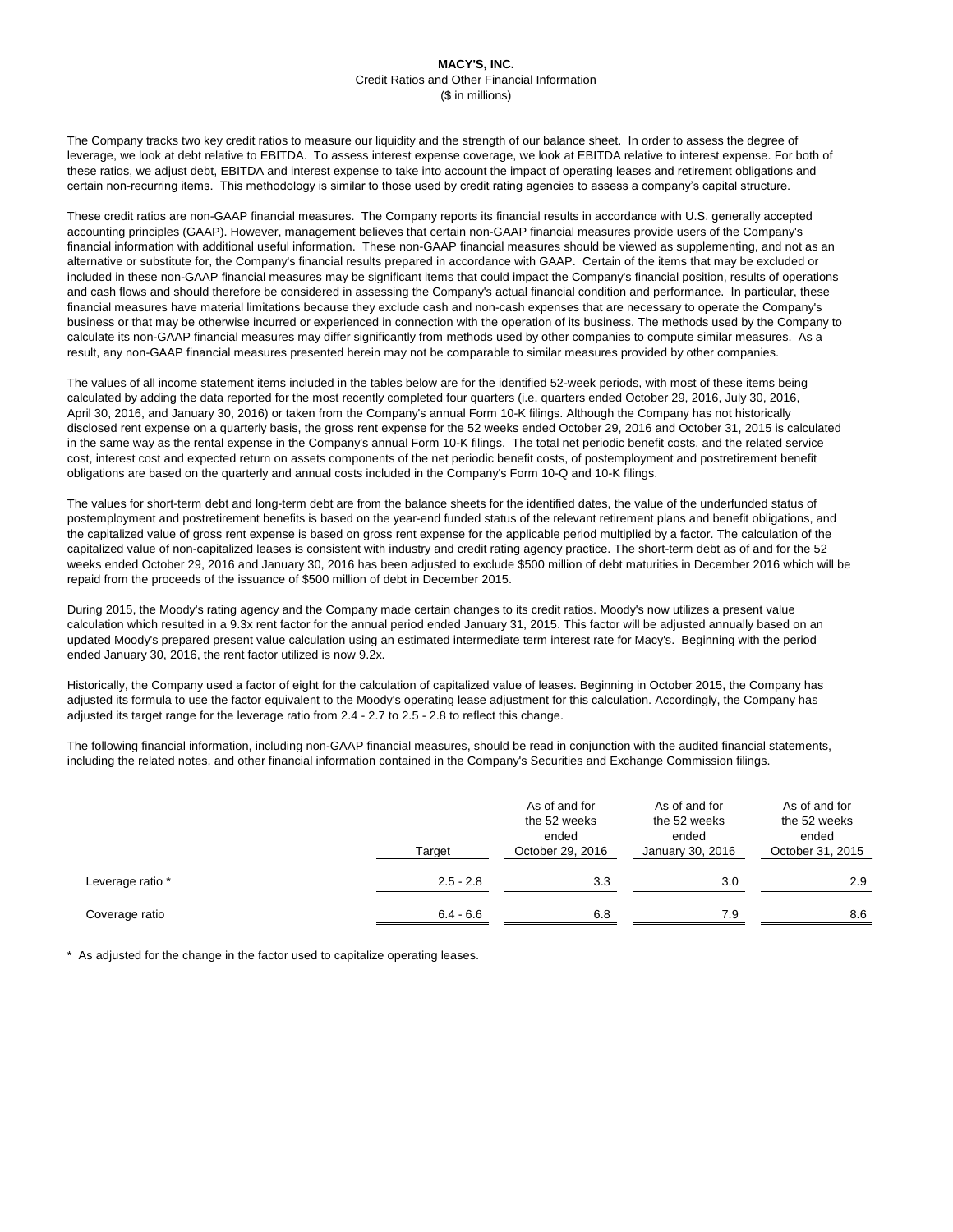# **MACY'S, INC.** Credit Ratios and Other Financial Information (\$ in millions)

## **Adjusted EBITDA**

Management believes that Adjusted EBITDA is a useful measure in evaluating the Company's ability to generate cash flow from its operations.

As computed below, Adjusted EBITDA represents earnings before interest, taxes and depreciation and amortization, adjusted to exclude the effects of impairments, store closing and other costs, settlement charges, gross rent expense, and the excess of the net periodic benefit costs of the Company's postretirement and postretirement benefit obligations over the related service cost components of such benefit costs.

|                                                                                                                              | As of and for<br>the 52 weeks<br>ended<br>October 29, 2016 |       | As of and for<br>the 52 weeks<br>ended<br>January 30, 2016 |       | As of and for<br>the 52 weeks<br>ended<br>October 31, 2015 |       |
|------------------------------------------------------------------------------------------------------------------------------|------------------------------------------------------------|-------|------------------------------------------------------------|-------|------------------------------------------------------------|-------|
| Most Comparable GAAP Measure:                                                                                                |                                                            |       |                                                            |       |                                                            |       |
| Net income                                                                                                                   |                                                            | 682   | S.                                                         | 1,070 | \$                                                         | 1,320 |
| Non-GAAP Measure:                                                                                                            |                                                            |       |                                                            |       |                                                            |       |
| Net income                                                                                                                   | \$                                                         | 682   | \$                                                         | 1,070 | \$                                                         | 1,320 |
| Add back interest expense                                                                                                    |                                                            | 373   |                                                            | 363   |                                                            | 366   |
| Add back premium on early retirement of debt                                                                                 |                                                            |       |                                                            |       |                                                            | 17    |
| Deduct interest income                                                                                                       |                                                            | (4)   |                                                            | (2)   |                                                            | (1)   |
| Add back federal, state and local income tax expense                                                                         |                                                            | 385   |                                                            | 608   |                                                            | 765   |
| Add back impairments, store closing and other costs                                                                          |                                                            | 426   |                                                            | 288   |                                                            | 198   |
| Add back settlement charges                                                                                                  |                                                            | 81    |                                                            |       |                                                            |       |
| Add back depreciation and amortization                                                                                       |                                                            | 1,057 |                                                            | 1,061 |                                                            | 1,057 |
| Add back gross rent expense (Note 1)                                                                                         |                                                            | 340   |                                                            | 319   |                                                            | 304   |
| Add back net periodic benefit costs of the postemployment and<br>postretirement benefit obligations in excess of the service |                                                            |       |                                                            |       |                                                            |       |
| cost components (Note 2)                                                                                                     |                                                            | (43)  |                                                            | (11)  |                                                            | (13)  |
| <b>Adjusted EBITDA</b>                                                                                                       |                                                            | 3,297 |                                                            | 3,696 |                                                            | 4,013 |

### Note 1

The add back of gross rent expense in calculating Adjusted EBITDA treats the Company's periodic rent expense under the relevant lease agreements in a manner consistent with the Company's owned properties.

| Real estate       |     | 307                  |            |
|-------------------|-----|----------------------|------------|
| Personal property |     |                      |            |
|                   | 340 | 310<br><u> 7 I J</u> | 4∩ב<br>◡◡┐ |

### Note 2

The add back of the excess net periodic benefit cost of the Company's postemployment and postretirement benefit obligations over the service cost component of such benefit costs in calculating Adjusted EBITDA recognizes the fact that the service cost components of the net periodic benefit costs are primarily operating type costs and should be included in Adjusted EBITDA, while all other components of the net periodic benefit costs are primarily financing type costs and should be excluded from Adjusted EBITDA. Net periodic benefit costs include, where applicable, service cost, interest cost, expected return on assets, amortization of net actuarial gains and losses and the amortization of prior service costs or credits.

| Net periodic benefit costs:                                |     |                |      |
|------------------------------------------------------------|-----|----------------|------|
| Pension plan                                               | 76) | (54)           | (56) |
| Supplementary retirement plan                              | 34  | 4 <sup>1</sup> | 41   |
| Postretirement benefit obligations                         |     |                |      |
| Less service cost component of net periodic benefit costs: |     |                |      |
| Pension plan                                               |     | (6)            | (6)  |

Supplementary retirement plan Postretirement benefit obligations

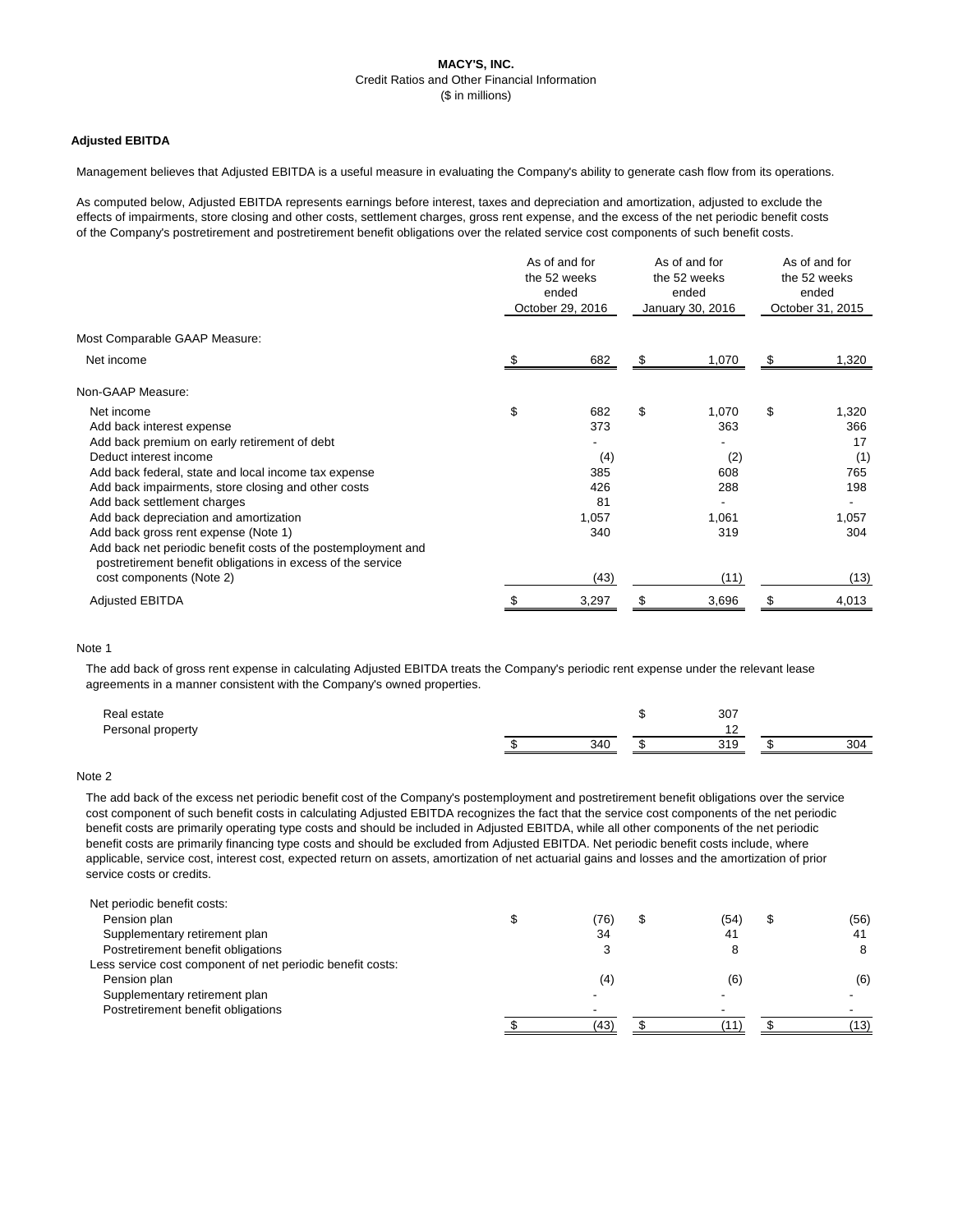# **MACY'S, INC.** Credit Ratios and Other Financial Information (\$ in millions)

### **Leverage ratio**

Management believes that the leverage ratio, as computed below and defined as Adjusted debt divided by Adjusted EBITDA, is a useful measure in evaluating the Company's ability to cover its debt-like obligations.

As computed below, Adjusted debt represents the Company's short-term and long-term debt, adjusted to include the underfunded status of the Company's postemployment and postretirement benefit obligations, net of an assumed 37% tax benefit, and a rent factor equal to periodic annual reported gross rent expense multiplied by a factor. The short-term debt as of and for the 52 weeks ended October 29, 2016 and January 30, 2016 has been adjusted to exclude \$500 million of debt maturities in December 2016 which will be repaid from the proceeds of the issuance of \$500 million of debt in December 2015.

As computed above, Adjusted EBITDA represents earnings before interest, taxes and depreciation and amortization, adjusted to exclude the effects of impairments, store closing and other costs, settlement charges, gross rent expense, and the excess of the net periodic benefit costs of the Company's postretirement and postretirement benefit obligations over the related service cost components of such benefit costs.

|                                                                                           |                                 | As of and for<br>the 52 weeks<br>ended<br>October 29, 2016 |          | As of and for<br>the 52 weeks<br>ended<br>January 30, 2016 |          | As of and for<br>the 52 weeks<br>ended<br>October 31, 2015 |  |
|-------------------------------------------------------------------------------------------|---------------------------------|------------------------------------------------------------|----------|------------------------------------------------------------|----------|------------------------------------------------------------|--|
| Most Comparable GAAP Ratio:                                                               |                                 |                                                            |          |                                                            |          |                                                            |  |
| Short-term debt<br>Long-term debt<br>Total debt                                           | \$<br>$\boldsymbol{\mathsf{S}}$ | 938<br>6,563<br>7,501                                      | \$<br>\$ | 642<br>6,995<br>7,637                                      | \$<br>\$ | 857<br>7,106<br>7,963                                      |  |
| Net income                                                                                | S.                              | 682                                                        | \$       | 1,070                                                      | \$       | 1,320                                                      |  |
|                                                                                           |                                 | 11.0                                                       |          | 7.1                                                        |          | 6.0                                                        |  |
| Non-GAAP Ratio:                                                                           |                                 |                                                            |          |                                                            |          |                                                            |  |
| Short-term debt<br>Long-term debt<br>Less 2016 debt maturities to be repaid with proceeds | \$                              | 938<br>6,563                                               | \$       | 642<br>6,995                                               | \$       | 857<br>7,106                                               |  |
| from the December 2015 debt issuance<br>Underfunded status of postemployment and          |                                 | (500)                                                      |          | (500)                                                      |          |                                                            |  |
| postretirement benefits (Note 1)<br>Capitalized value of gross rent expense (Note 2)      |                                 | 859<br>3,128                                               |          | 859<br>2,935                                               |          | 941<br>2,827                                               |  |
| Adjusted debt                                                                             | $\boldsymbol{\mathsf{S}}$       | 10,988                                                     | $\$\$    | 10,931                                                     | \$       | 11,731                                                     |  |
| <b>Adjusted EBITDA</b>                                                                    |                                 | 3,297                                                      | \$       | 3,696                                                      | \$       | 4,013                                                      |  |
|                                                                                           |                                 | 3.3                                                        |          | 3.0                                                        |          | 2.9                                                        |  |

#### Note 1

The inclusion of the underfunded status (the amount by which the projected benefit obligation or accumulated postretirement benefit obligation exceeds the fair value of plan assets) of the Company's postemployment and postretirement obligations in Adjusted debt treats the Company's net liability under the relevant benefit plans as debt equivalents. The assumed tax benefit represents the tax deductibility of contributions which impact the funded status of the plans.

| (Overfunded) underfunded status:                    |     |     |     |
|-----------------------------------------------------|-----|-----|-----|
| Pension plan                                        | 329 | 329 | 330 |
| Supplementary retirement plan                       | 823 | 823 | 920 |
| Postretirement benefit obligations                  | 212 | 212 | 243 |
| Less income tax effect of underfunded status of the |     |     |     |

pension and supplementary retirement plans and



#### Note 2

The inclusion of the capitalized value of gross rent expense, as calculated by multiplying the periodic annual reported gross rent expense by a factor of 9.2x for the periods ending on January 30, 2016 and later, and 9.3x for prior periods.